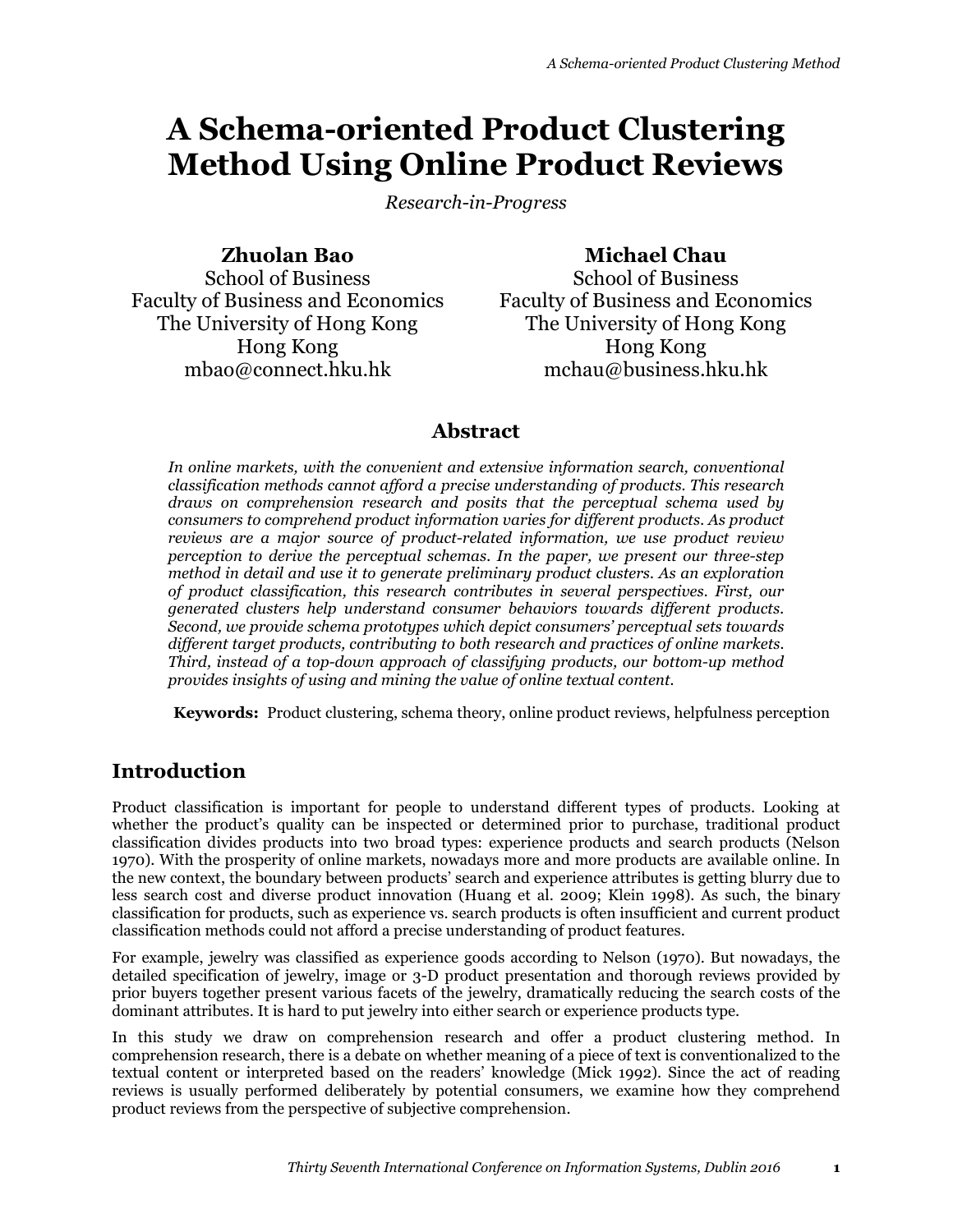Schema theory posits that people interpret, infer and expect information based on their generic knowledge structure (Graesser and Nakamura 1984). Based on this theory, we propose that for different product categories, people construe different perceptual schemas to comprehend the product information. To further identify the perceptual schema, we make use of consumer reviews displayed in online markets to extract textual features for comprehension of product information.

In this research, we propose a three-step clustering method which enables an exploratory approach to identifying schemas and clustering products accordingly. First, we structuralize the textual features in each piece of review. Second, we identify the focal features for each product category. Third, we cluster product categories based on their collections of textual features. With this method, we aim to contribute to a fine-grained understanding of products as well as improving the current methods to classify product types in online markets. Also, the results of our clustering outcome could offer insights on both theory development and practical implementation.

The remaining part of the paper is arranged as follow. In the next section, we introduce the current research on product classification. Then we review literature of comprehension research and discuss the usage of online product review perception. In the methodology part, we propose the mechanism of our clustering process, describe our new method in detail and show a preliminary result with empirical review data from Amazon. In the last section, we discuss our potential contributions as well as limitations of this study.

# **Theoretical Background**

## *Product Classification*

There are various ways to classify products. A physical product incorporates both function and form (Alexander 1964). The function defines "how the product works", which can be evaluated by the product specifications or involved techniques, while the form represents "how the product looks", which can be evaluated by the perception of consumers (Rafaeli and Vilnai-Yavetz 2004).

One way to classify products is by the product's utilitarian and hedonic benefits (Chitturi et al. 2008; Dhar and Wertenbroch 2000; Hirschman and Holbrook 1982). Another way commonly used by marketing and IS researchers is from the perspective of the economics of information and advertising. Nelson (1970) classified product attributes into two general types, search and experience attributes, which is based on the extent to which consumers can evaluate the products' attributes prior to purchase. If the attributes could be inspected prior to purchase, the product is called a search product. And if the attributes could not be inspected before purchase but can be evaluated after using or experiencing it, the product is called an experience product. In their classification scheme, they involved a variety of products. Examples of experience goods are Automobiles, Appliances, Bicycles, Jewelry, and Musical Instruments and examples of search goods are Garden Implements, Sporting Goods, Cameras, and Hobbies and Games. Soon later, Darby and Karni (1973) proposed an additional category, credence attribute/product, which is unable for consumers to evaluate even after use, such as car repair and organic food (Liebermann and Flint-Goor 1996). Norton and Norton Jr (1988) extended the classification of Nelson (1970) by defining durable and non-durable experience products. As more frequent purchase of non-durable products can result in more intensive processing of the relevant information, experience attributes can be gradually changed to search attributes.

These efforts in this product classification are important for marketing strategies. The classification of search, experience, and credence products is widely adopted by consumer behavior research, such as advertising reliance (Ford et al. 1990), consumer information search (Klein 1998), information perception (Huang et al. 2009; Mudambi and Schuff 2010) and so on.

However, owing to the Internet, products are more easily customized to small groups' preferences (Rigby 2011), and more diverse and recreational products have appeared in online markets (Zhou et al. 2007). Thus, both utilitarian and hedonic value of products have changed and diversified, hence the top-down classification by product functions and features becomes difficult.

Furthermore, online search costs for both sellers and buyers drop dramatically (Bakos 1997). As shown in the jewelry example, it has been hard to draw a line between search products and experience products.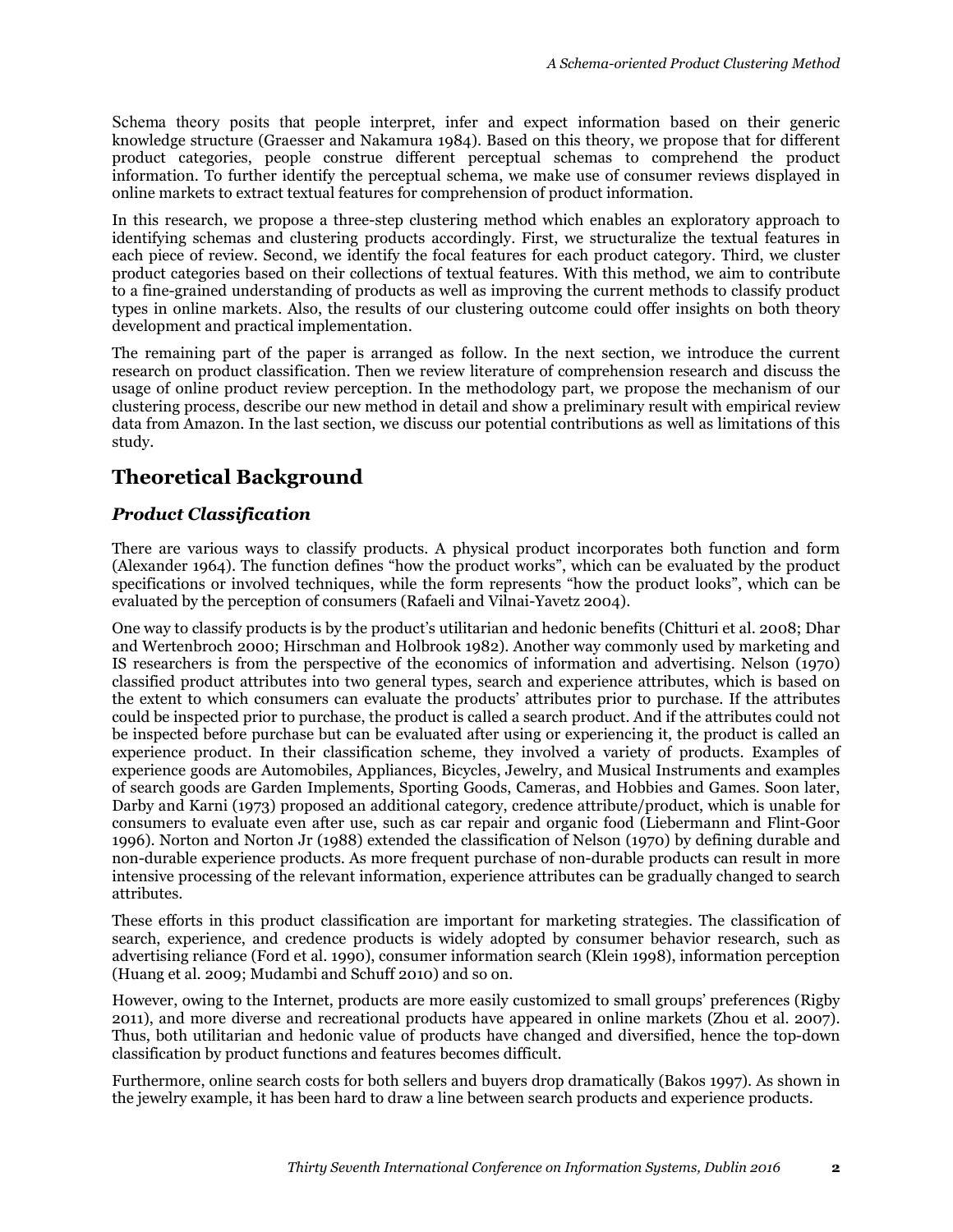Therefore, since the assumption that every product category can be neatly classified under one particular type does not hold in online markets, the current classification methods for products are too reductive. A better way to classify is to assess the perceptual impact of products from the consumer's perspective. For example, consumers purchasing music instrument and cameras might share the same perceptual sets towards the product information of the two. They might care about product materials, the product appearance, the biological perception (hearing or visual perception) of the products, and even their willingness to share with their friends. In this way, instead of examining products' various functions or forms, a bottom-up research on consumer perception towards products is needed in product classification.

In online markets, people learn and evaluate products through various product-related information. Product review is a main source for potential consumers to understand products. Hong et al. (2014) proposed an approach to measure product attributes based on product reviews, but they only consider quantitative rating information, leaving out the potential large value of review texts. To investigate consumer perceptions during comprehension of product information, in the following part, we draw on comprehension research to investigate consumer perceptions towards product reviews.

#### *Research on Comprehension*

In studying reader understanding, there are two competing theoretic perspectives, schema theory and text-centered theory. Strawson (1971) also noted the two perspectives as "communication intention" and "formal semantics" in his linguistic research.

Text-centered theory states that meaning is conventionalized in the sentences of a text (Strawson 1971). Thus, the text itself is autonomous and readers are passive recipient of the text (Gere 1980).

On the other hand, schema theory posits that people interpret, infer and expect information based on their generic knowledge structure (Graesser and Nakamura 1984). Schema theory was originally developed by Anderson (1978) in the field of educational psychologist. A schema represents generic knowledge, which is the common truth of a class of things, events, or situations (Anderson 1978). And schema can be viewed as consisting of a set of expectations under certain situation, which guide the information interpretation (Faris and Smeltzer 1997). The reading either does or does not confirm the readers' expectation (Gere 1980). Therefore, a reader's mental representation is an emergent product of the interaction between text-based information and pre-existing knowledge (Whitney 1987).

Similarly, to study the message comprehension in advertising research, scholars conceptualized objective and subjective comprehension as two basic orientations (Mick 1992).

Objective comprehension holds the view that people grasp or extract the advertisement messages in which the meanings are considered intrinsic and intended by the advertiser. Therefore, the focus of the objective comprehension is the reader's ability to extract the meaning in an advertisement.

Subjective comprehension holds that the most important meanings embedded in a text is derived from the recipient with a specific processing context, regardless of whether those meanings were intended by the advertiser (Mick 1992). Therefore, results of subjective comprehension are more open-ended comparing to the objective comprehension.

There are also researchers proposing multiple levels of comprehension (Greenwald and Leavitt 1984; Maclnnis and Jaworski 1989; Mick 1992). In their works, comprehension levels are determined by different attention involvement. Although the concept of involvement was defined from different perspectives, agreement was reached that involvement approximately associates with personal relevance or importance (Mick 1992). Subjective comprehension is the basic assumption in the stream of work, in which lower levels correspond with less usage of perceptual knowledge whereas higher levels correspond with more usage of knowledge. This research stream later converged in the information processing model (McGuire 1978) and rooted the persuasion research (Jacoby and Hoyer 1989; Mick 1992).

Evidence of schema theory and subjective comprehension has been found in various places, such as the match-up effect of spokesperson characteristics and product attributes (Lynch and Schuler 1994), importance of schemas in business communication (Faris and Smeltzer 1997; Suchan and Dulek 1988),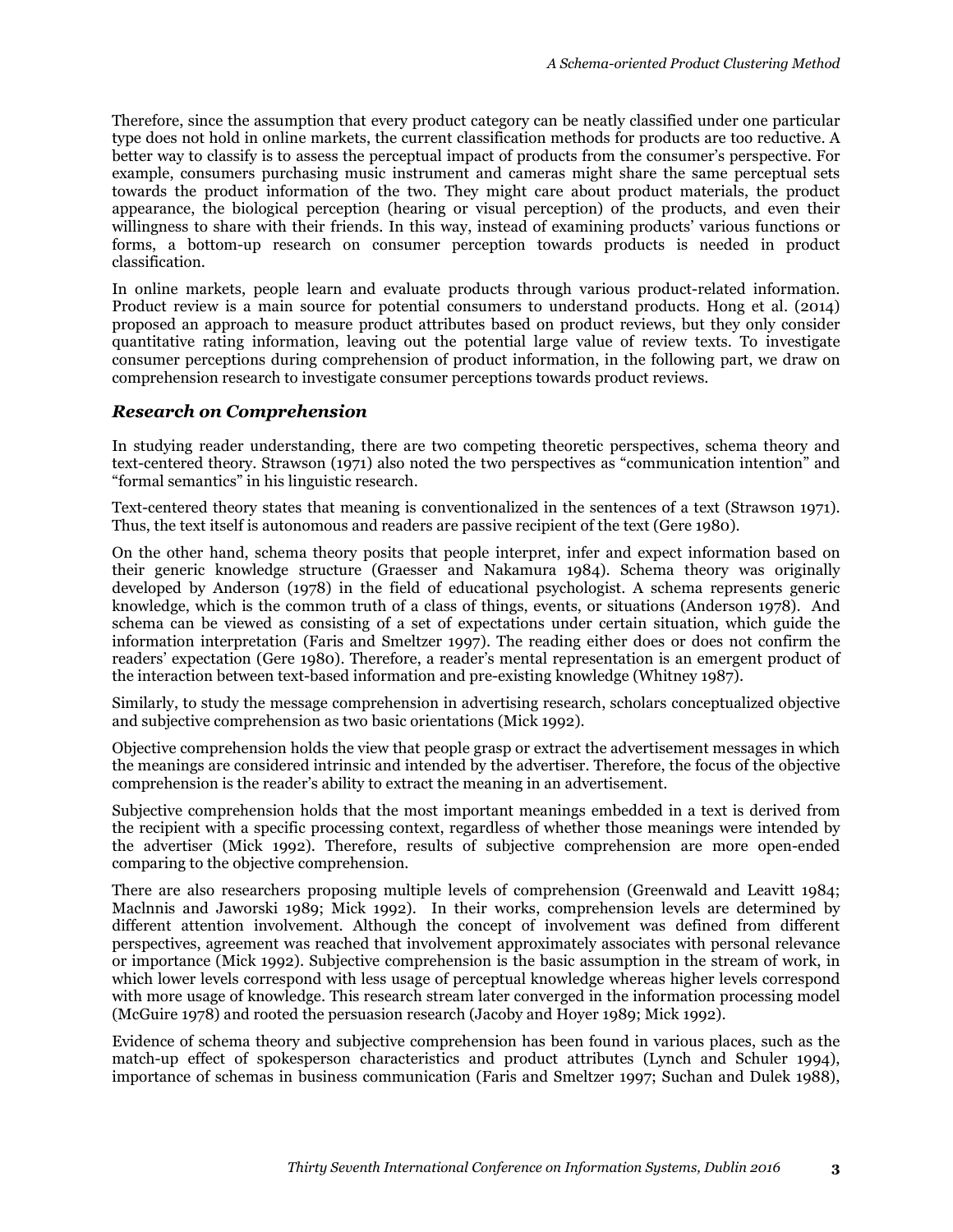congruity proposition of product reviews and product types (Huang et al. 2013) and congruity of advertisement content and format (Bishop et al. 2015).

As review reading is actively done by potential consumers, the purposeful act is consistent with the origination of subjective comprehension. Therefore, we regard subjective comprehension more suitable for sense-making of product reviews. Therefore, we posit that different product stimulates different knowledge set in mind. We put forward our proposition:

Proposition: *Potential consumers comprehend product information with different perceptual schemas for different products.*

To explore the perceptual schemas, we take advantage of product reviews and examine the ways people comprehend online review information.

### *Product Reviews*

Product review is a peer-generated product evaluation posted on company or third party websites, and the reviews have the potential to facilitate purchase decision-making process (Mudambi and Schuff 2010). There is consensus that online reviews are closely associated with seller trustworthiness (Ba and Pavlou 2002), consumer uncertainty reduction (Dimoka et al. 2012), product sales (Chevalier and Mayzlin 2006; Zhu and Zhang 2010) and firms' dynamic pricing strategy ( $\overline{Yu}$  et al. 2015). Reading product reviews is a major means of understanding products without physically experience the products and the act of reading is intentional.

With the adoption of helpfulness voting mechanism, readers of reviews are able to vote for the helpfulness perception of each review. Value of the voting mechanism is multifaceted. Marketers and consumers both benefit from the helpfulness votes. For example, sellers and marketers need to know what aspects of reviews are most informative from consumers' perspective and hence promote products (Ghose and Ipeirotis 2011). Consumers could also be facilitated in product information search and interpretation by using helpful votes (Chen and Lurie 2013; Kuan et al. 2015).

In this research, we take advantage of the value in helpfulness perception from another perspective – deriving the perceptual schema of review comprehension.

Helpful reviews are those facilitating consumers' purchase decision process (Mudambi and Schuff 2010; Pan and Zhang 2011; Yin et al. 2014). According to the past studies, the helpfulness perception is consistent with the notion of information diagnosticity perception (Mudambi and Schuff 2010), which was defined as the degree to which it facilitates a consumer assign a product into one cognitive category (Hoch and Deighton 1989). In other words, a review's helpfulness also reflects the extent to which it facilitates the consumer to diagnose and understand the products. Therefore, review helpfulness perception, as a representative of consumers' cognitive response towards the product review, could be useful for extracting consumers' perceptual schema of product information comprehension.

In studying the determinants, most prior work focuses on the quantitative measurements of review information, such as review rating, review length and review age (Connors et al. 2011; Mudambi and Schuff 2010; Schindler and Bickart 2012; Bao & Chau 2015; 2016). Studies on reviews' textual determinants of helpfulness perception include readability, subjectivity, writing styles as well as discrete emotions, while they either used data of single category, or acknowledged the distinguished effects in review features for different products (Ghose and Ipeirotis 2011; Korfiatis et al. 2012; Liu et al. 2008; Yin et al. 2014).

The framework of the clustering method is shown in Figure 1. In this study, in order to produce product clusters, we use text-mining methods to explore the textual determinants of helpfulness perception based on and beyond these studies on various textual elements. After extracting the content features that are important for consumers to perceive different products, we apply our method to cluster products and identify perceptual schemas.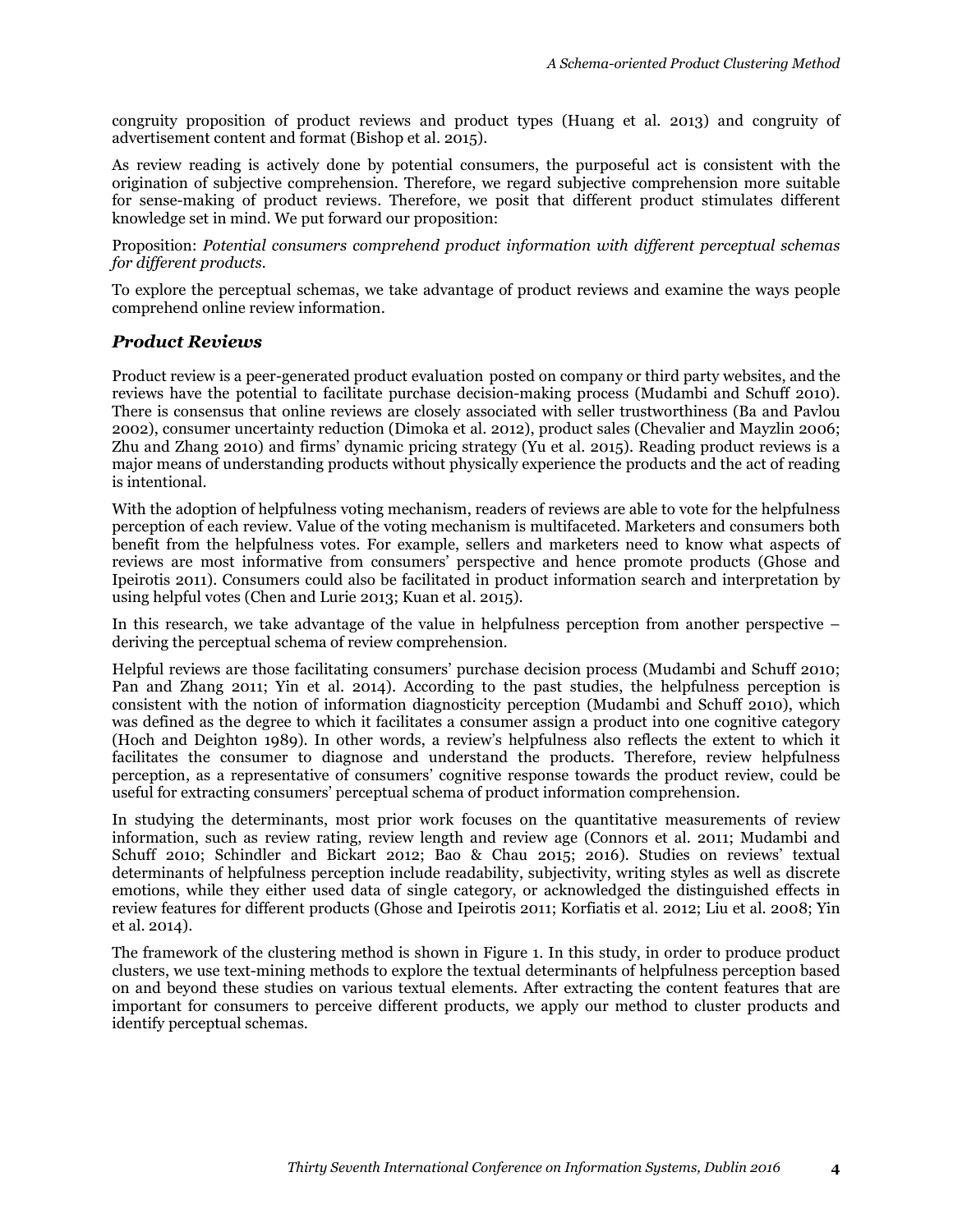

# **Methodology**

### *Data*

The data we will use are Amazon review data, which are collected by the Stanford Network Analysis Project<sup>1</sup> (McAuley and Leskovec 2013). Since Amazon.com is one of the largest online market worldwide, we believe our clustering results based on Amazon reviews will be more easily generalized to other online markets. Before we run the steps described above, we first clean and filter the data with respect to our research goal. The raw data spans over thirteen years, including reviews up to March 2013. But since the voting mechanism was adopted in 2008, we discard the products that were launched before November 2008. Table 1 shows the data of twenty-seven product categories we used for our model.

| Table 1. Product Categories in the Data Set |              |               |                             |              |               |  |  |  |
|---------------------------------------------|--------------|---------------|-----------------------------|--------------|---------------|--|--|--|
| <b>Categories</b>                           | # of Reviews | # of Products | Categories                  | # of Reviews | # of Products |  |  |  |
| Amazon Instant Video                        | 291,273      | 14,908        | Movie                       | 956,292      | 54,921        |  |  |  |
| Arts                                        | 6,851        | 985           | Music                       | 130,969      | 40,977        |  |  |  |
| Automotive                                  | 68,361       | 19,507        | Musical<br>Instruments      | 28,201       | 4,585         |  |  |  |
| Baby                                        | 731          | 22            | <b>Office Products</b>      | 37,233       | 4,110         |  |  |  |
| Beauty                                      | 88,811       | 8,868         | Patio                       | 71,210       | 6,484         |  |  |  |
| <b>Books</b>                                | 477,644      | 87,667        | Pets & Supplies             | 62,471       | 4,715         |  |  |  |
| Cellphone &<br>Accessories                  | 5,779        | 740           | <b>Shoes</b>                | 5,044        | 466           |  |  |  |
| Clothing & Accessories                      | 8,445        | 1,098         | Software                    | 6,909        | 1,379         |  |  |  |
| Electronics                                 | 182,532      | 12,952        | Sports & Outdoors           | 101,981      | 11,518        |  |  |  |
| Gourmet & Food                              | 39,105       | 5,692         | Tools & Home<br>Improvement | 113,363      | 15,616        |  |  |  |
| Health                                      | 123,909      | 12,251        | Toys & Games                | 90,402       | 11,837        |  |  |  |
| Home & Kitchen                              | 231,472      | 16,167        | Video Games                 | 76,615       | 7,986         |  |  |  |
| Industrial & Scientific                     | 41,840       | 6,115         | Watches                     | 14,909       | 1,117         |  |  |  |
| Jewelry                                     | 8,691        | 2,739         | <b>TOTAL</b>                | 3,271,043    | 355,422       |  |  |  |

**Table 1. Product Categories in the Data Set**

 $\overline{a}$ 

<sup>1</sup> http://snap.stanford.edu/index.html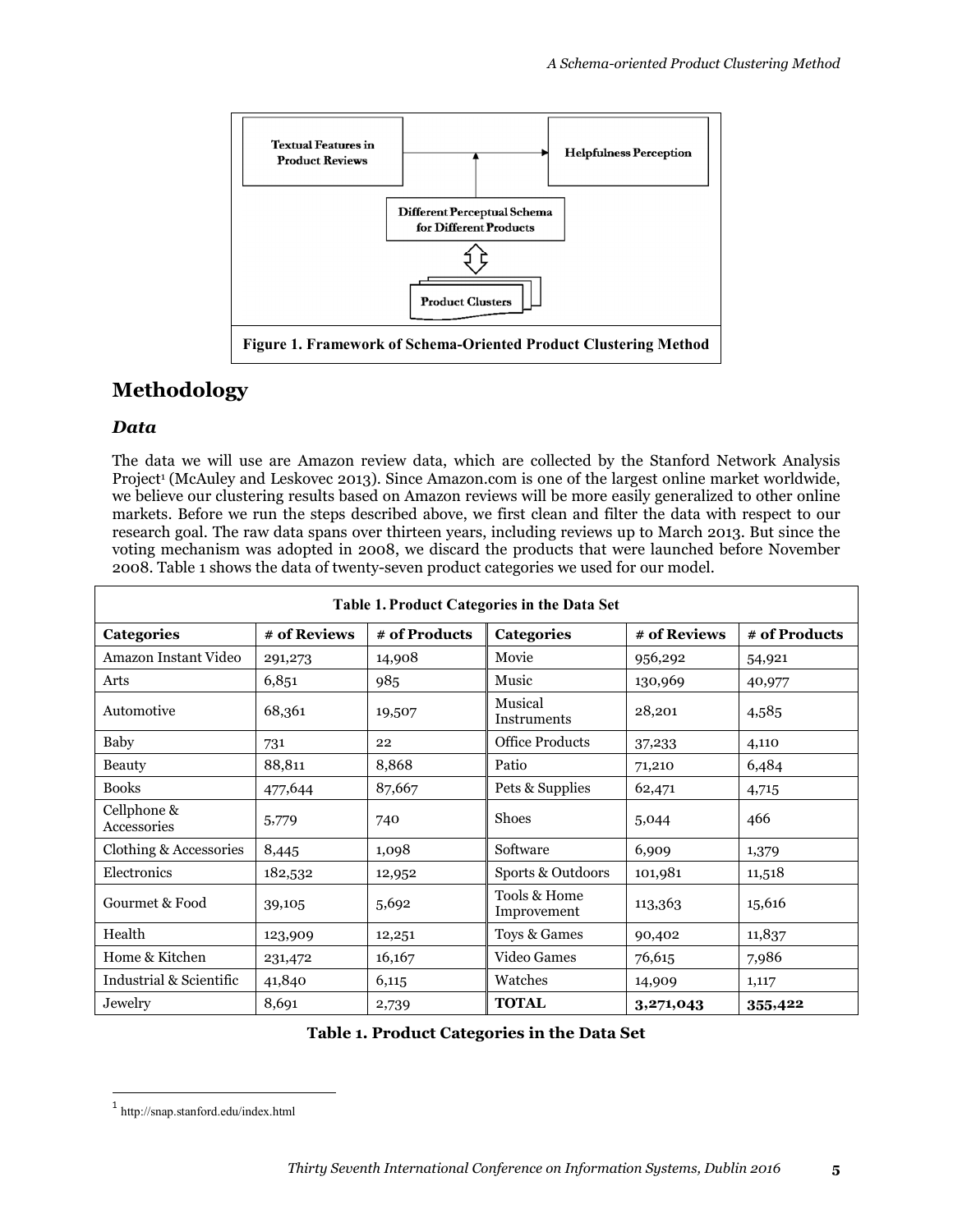## *Model and Methods*

Since each product type could construe a specific schema and stimulate corresponding perceptual set (Huang et al. 2014; Suchan and Dulek 1988), in this part, we describe the process of extracting schemas from reviews and using them to cluster products.

There are three steps in the process, as shown in Table 2.

| <b>Table 2. Clustering Process</b> |                                    |                                   |  |  |  |  |
|------------------------------------|------------------------------------|-----------------------------------|--|--|--|--|
| <b>Step</b>                        | <b>Process</b>                     | Methods / tools to be used        |  |  |  |  |
| Step 1                             | Textual features structuralization | Linguistic Inquiry and Word Count |  |  |  |  |
| Step 2                             | Feature selection                  | Regression model                  |  |  |  |  |
| Step 3                             | Product clustering                 | k-means algorithm                 |  |  |  |  |

#### **Table 2. Clustering Process**

In step one, we first structuralize the textual features of the review content using a dictionary provided by the Linguistic Inquiry and Word Count (LIWC). The reason we use LIWC is that the dictionary has been utilized and considered a robustness tools for analysing texts in prior IS research (Berger and Milkman 2012; Goes et al. 2014; Yin et al. 2014). LIWC was developed by Pennebaker et al. (2007) and designed to calculate the degree to which people use different categories of words across a wide array of texts.

For each piece of text, LIWC counts the number of words that appear in each of the pre-defined word categories. In particular, we focus on six broad psychological dimensions, including social processes, affective processes, cognitive processes, perceptual processes, biological processes and relativity. Those dimensions are further divided into 39 granular psychological dimensions<sup>2</sup>. Take the dimension of social processes for an example, there are three sub-dimensions in it, namely family, friends and humans. In each sub-dimension, there is a list of words. If any word in a piece of review is included in the list, it will be counted under the particular dimension. Similarly, we also look at seven personal concern dimensions, including concerns of work, achievement, leisure, home, money, religion and death. For each review, we calculate the count and percentage (divided by the total word count) of each word category in LIWC.

Next, by using helpfulness perception, we select the feature variables for each product category. Different from usual feature reduction methods such as principal components analysis (PCA), we use regression analysis to explore the association between textual content features and consumer helpfulness perception towards review information and identify the focal content features. The regression we use follows the approach of Kuan et al. (2015) by adopting the Heckman two stage model to analyse all the content features in each product category. In their work, they posited two stages of information processing, an attention stage and a comprehension stage. They examine review's number of voting from the perspective of attention stage, and examine review's helpfulness perception from the perspective of comprehension stage. As the second stage is consistent with our purpose of understanding schemas for product information comprehension, we use the following specifications:

Voting  $_i = X_i' \alpha_i + C_i' \delta_i + \varepsilon$  $Helpfulness_i|(Voting_i > k) = X_i^{\dagger} \beta_i + C_i^{\dagger} \gamma_i + \varepsilon$ 

 $\overline{a}$ 

 $X_i$  is the vector of content feature variables for each review and  $C_i$  is the vector of control variables. Control variables include quantitative features of a product review, such as review rating, review length, review age, reviewer expertise, product price and so on. They are used to eliminate the influence of other determinants in information comprehension.

We run the above regression model for each product category, identify features that affect the helpfulness perception with appropriate confidence interval. Our dataset is relatively large. To eliminate the effect of different sample sizes, we adopt the method provided by Lin et al. (2013) to validate the coefficients of Heckman model. We first draw a *coefficient/p-value/sample-size (CPS) chart* for each feature variable of each product category using ordinary least squares regression. Example is presented in Figure 2. The

<sup>2</sup> For more details, please refer to the LIWC 2007 Manual (http://www.liwc.net/LIWC2007LanguageManual.pdf).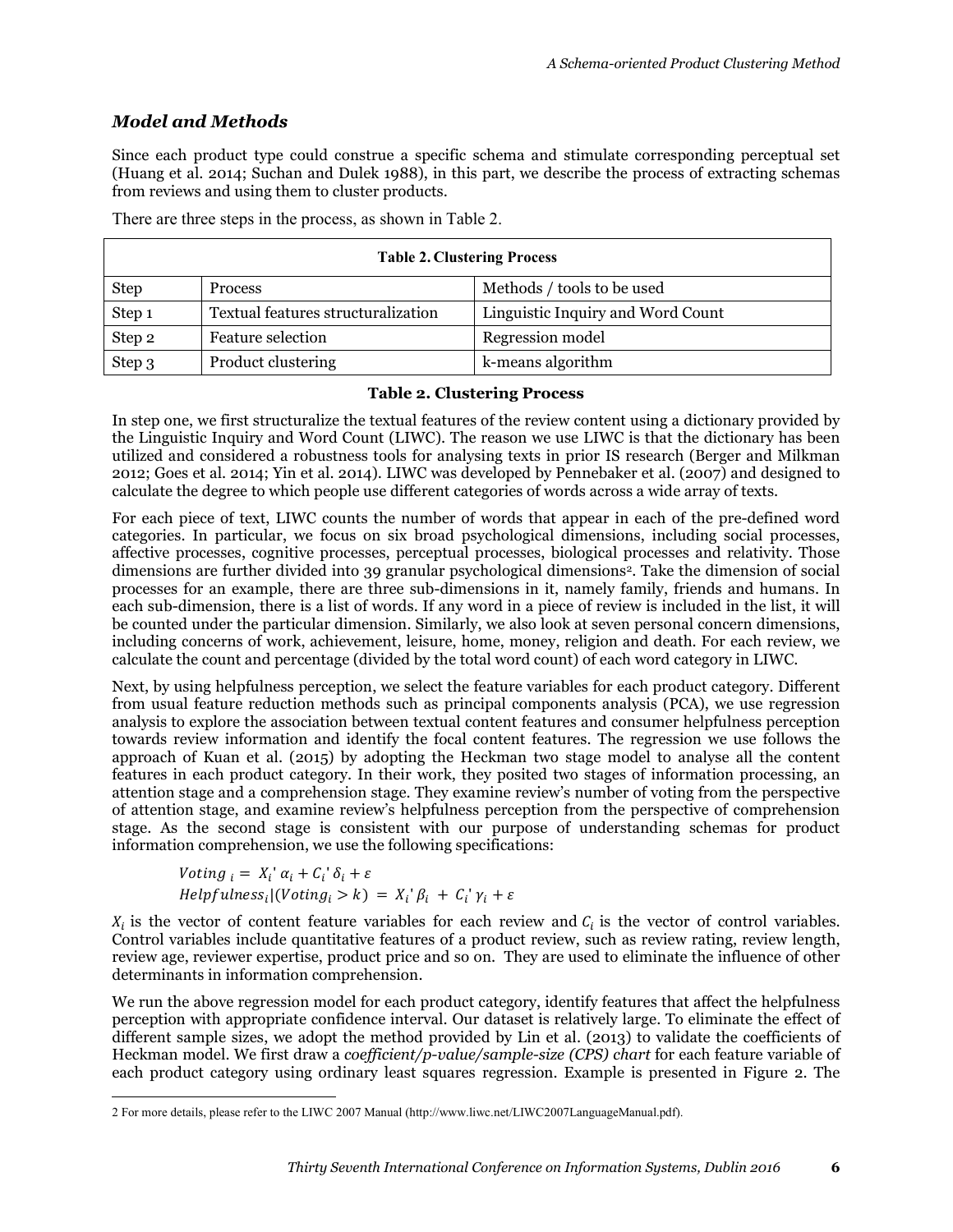figure shows the CPS plot for affective processes dimension of products of Books. The p-value drops and remains zero beyond some point. To avoid attributing importance to the p-value beyond a certain sample size, we do not include the affective processes dimension for our next step.

The features remained are used as input for our next step of product clustering methods. For the features with positive coefficients, since they influence the helpfulness perception positively, we regard them as favored content in consumers' information perception schema. And for those with negative coefficients, we regard them as un-favored content in perception schema.



In the third step, we use the selected features to conduct cluster analysis and generate our product clusters. Our clustering method is intended to be conducted on a large data set and supposed to have high stability, so we use non-hierarchical clustering algorithm to cluster the product categories. K-means is a popular non-hierarchical approach to forming *k* clusters, where *k* is a pre-specified desired number of clusters.

The k-means algorithm modifies the partition to reduce the sum of distances of each record from its cluster centroid. The improvement is done repeatedly until the improvement is very small (Huang 1998). To identify the number of initial partitions, we will try a few different values for *k* and compare the resulting clusters (Shmueli et al. 2007). Here is a preliminary result when *k* is set to 4.

 $\overline{a}$ 

<sup>3</sup> Zoomed in to sample size  $\leq$  150,000. Horizontal dashed line corresponds to  $p = 0.01$ .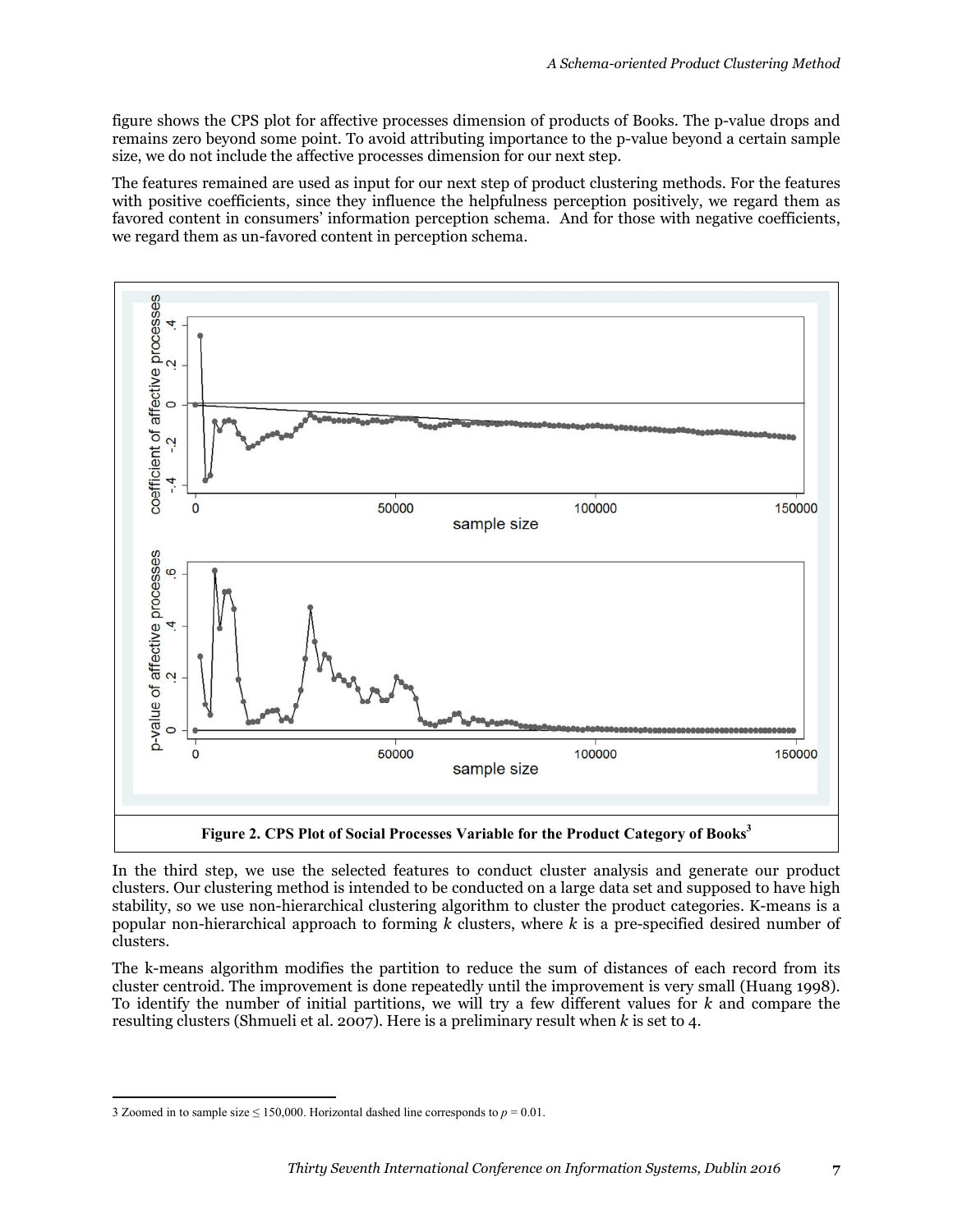| <b>Table 3. Clustering Results</b> |                                                                                                                                                                         |                                                                                                       |                                                                                                 |                                                                       |  |  |  |
|------------------------------------|-------------------------------------------------------------------------------------------------------------------------------------------------------------------------|-------------------------------------------------------------------------------------------------------|-------------------------------------------------------------------------------------------------|-----------------------------------------------------------------------|--|--|--|
|                                    | <b>Amazon Categories</b>                                                                                                                                                | Products' perceptual<br>schema                                                                        | Favored content in<br>consumers'<br>perceptual schema                                           | Un-favored content<br>in consumers'<br>perceptual schema              |  |  |  |
| $\mathbf{1}$                       | Automotive, Gourmet &<br>Food, Sports & Outdoors,<br>Toys & Games                                                                                                       | Products for home<br>usage; products<br>stimulating affection.                                        | Affective processes<br>and home-related<br>issue                                                | Social processes and<br>leisure-related issues                        |  |  |  |
| $\overline{2}$                     | Arts, Electronics, Health,<br>Home & Kitchen,<br>Industrial & Scientific,<br>Office products, Patio,<br>Pets & Supplies, Shoes,<br>Tools & Home<br>Improvement, Watches | Products for personal<br>achievement and<br>leisure; products<br>stimulating biological<br>reactions. | Biological processes,<br>relativity,<br>achievement-,<br>leisure-, and death-<br>related issues | Religion-related<br>issues                                            |  |  |  |
| 3                                  | Baby, Beauty, Cellphone,<br>Clothing & Accessories,<br>Musical Instruments,<br>Video games                                                                              | Products that are<br>context-specific, such<br>as time and space.                                     | Relativity                                                                                      |                                                                       |  |  |  |
| $\overline{4}$                     | Amazon Instant Video,<br>Books, Movie, Music,<br>Software                                                                                                               | Products for home<br>usage; products<br>stimulating<br>perception processes.                          | Perception processes<br>and home-related<br>issues                                              | Cognitive processes,<br>relativity, work- and<br>money-related issues |  |  |  |

### **Table 3. Clustering Results**

After the three steps, we will evaluate the performance of the algorithms. We will investigate the cluster validity and cluster stability (Jain and Dubes 1988; Lange et al. 2004). As Jain (2010) noted that there is no best clustering algorithm, our evaluation tries to ensure a robust and feasible cluster result for our clustering method.

With the resulting non-overlapping clusters, we will be able to identify and interpret perceptual schemas for each product type and provide correspondent schema prototypes. Also, insights will be generated by deeper inspection and discussion of information on within-cluster dispersions and between-cluster distances.

# **Potential Contributions and Limitations**

## *Potential Contributions*

Our research offers both theoretical contributions and practical implications. First, by proposing the clustering method, we advance the current measurement of product classifications in online context. As Internet reduces search costs and conventional method could not afford a precise understanding of products, our method of product clustering delineates products from the perspective of consumers' perception, providing new ideas to understand products from the view of consumers. Also, our method brings insights of using and mining value of online information. Comparing to the top-down categorization of products based on functions and features, we take advantage of the helpfulness information towards product information to cluster them in a bottom-up approach, which we believe will shed light upon future studies using big data.

Besides, we will give product clusters based on product review data from Amazon.com. The resulting clusters and schemas could help scholars and marketers from different perspectives. Scholars could utilize the results for further exploring consumer behaviors such as information seeking and interpretation for different types of products. As the schema prototypes depict consumers' perceptual sets towards different target products, they will be beneficial to future exploration and development of schema theory.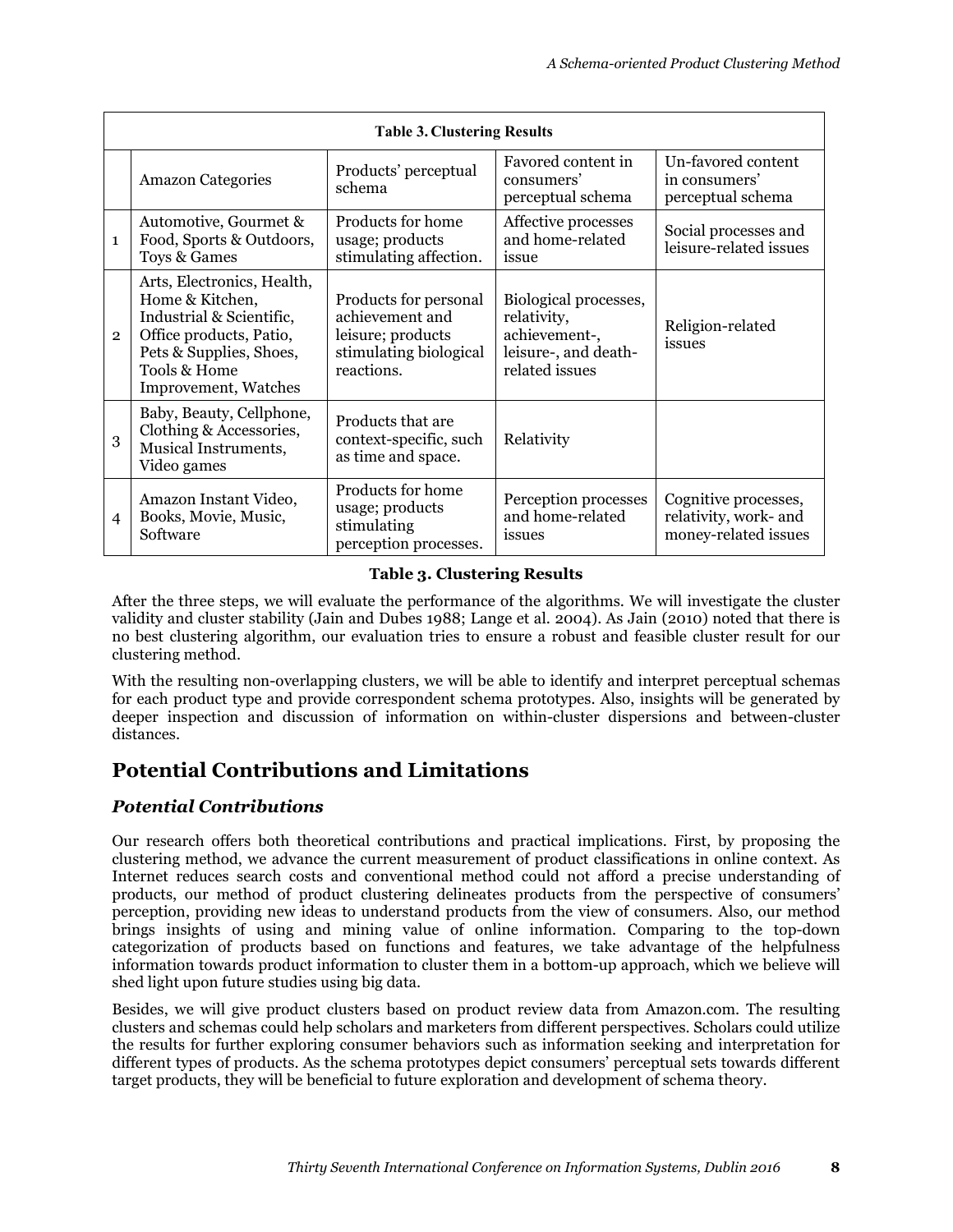For practitioners such as marketers or sellers, they could make use of our clusters to improve their understanding towards potential consumers as well as to optimize their marketing strategies in online environment. The schemas may also guide sellers and platform managers in more powerful presentation. For example, based on the perceptual schema of consumers, sellers could rearrange or redesign their ways of presenting products and hence promote them effectively.

#### *Limitations and Future Work*

There are some limitations in our research. First, although we theorize that people have different perceptual schemas towards review texts for different products, our exploration of the schemas is subjected to the effects of text-mining methods. In this paper, we apply LIWC tool to investigate the usage degree of each dimension in LIWC for reviews and extract schemes based on categories developed in the dictionary. However, the choice of these dimensions could be challenged. Thus the extent to which the tools detect and collect schemas accurately can increase the reliability of the results. As an initial exploration of this act, we call for future studies to develop reliable mining tools based on theories to further support the stream of research.

Second, as shown in our preliminary results, our clustering method is applied to data on product category, instead of the data on product. Therefore, to discover the schemas at a finer level, further studies could use our approach for a deeper examination of clustering on product level. Also, with that, future studies could analyze hierarchy of product categories which might provide insights for sellers or platform managers to manage their product categories and sub-categories.

Finally, there are limitations in the feature selection of our clustering method. Currently we only use kmeans algorithm, however, other means of feature selection and reduction could be implemented and compared with the current one.

## **Acknowledgements**

This research is supported in part by a HKU Seed Funding for Basic Research grant. We thank Reno Ha of the University of Hong Kong for his help in data processing, and the Stanford Network Analysis Project for making the Amazon data set available for research.

## **References**

Alexander, C. 1964. *Notes on the Synthesis of Form*. Harvard University Press.

- Anderson, R. C. 1978. *Schema-Directed Processes in Language Comprehension*. Springer.
- Ba, S., and Pavlou, P. A. 2002. "Evidence of the Effect of Trust Building Technology in Electronic Markets: Price Premiums and Buyer Behavior," *MIS Quarterly* (26:3), pp. 243-268.
- Bakos, J. Y. 1997. "Reducing Buyer Search Costs: Implications for Electronic Marketplaces," *Management Science* (43:12), pp. 1676-1692.
- Bao, Z. and Chau, M. 2015. "In Search of Plagiarism Behaviors: An Empirical Study of Online Reviews," *Proceedings of the Pacific Asia Workshop on Intelligence and Security Informatics*, Ho Chi Minh City, Vietnam, May 19, 2015, Springer, pp. 102-112
- Bao, Z. and Chau, M. 2016. "The Effect of Collective Rating on the Perception of Online Reviews," in *Proceedings of the Pacific Asia Conference on Information Systems*, Chiayi, Taiwan, June 27 - July 1, 2016.
- Berger, J., and Milkman, K. L. 2012. "What Makes Online Content Viral?," *Journal of Marketing Research* (49:2), pp. 192-205.
- Bishop, M. M., Brocato, E. D., and Vijayalakshmi, A. 2015. "The Role of Medium Content and Ad Format Congruity in Influencing Advertising Outcomes," *Journal of Marketing Communications*, pp. 1-14.
- Chen, Z., and Lurie, N. H. 2013. "Temporal Contiguity and Negativity Bias in the Impact of Online Word of Mouth," *Journal of Marketing Research* (50:4), pp. 463-476.
- Chevalier, J. A., and Mayzlin, D. 2006. "The Effect of Word of Mouth on Sales: Online Book Reviews," *Journal of Marketing Research* (43:3), pp. 345-354.
- Chitturi, R., Raghunathan, R., and Mahajan, V. 2008. "Delight by Design: The Role of Hedonic Versus Utilitarian Benefits," *Journal of Marketing* (72:3), pp. 48-63.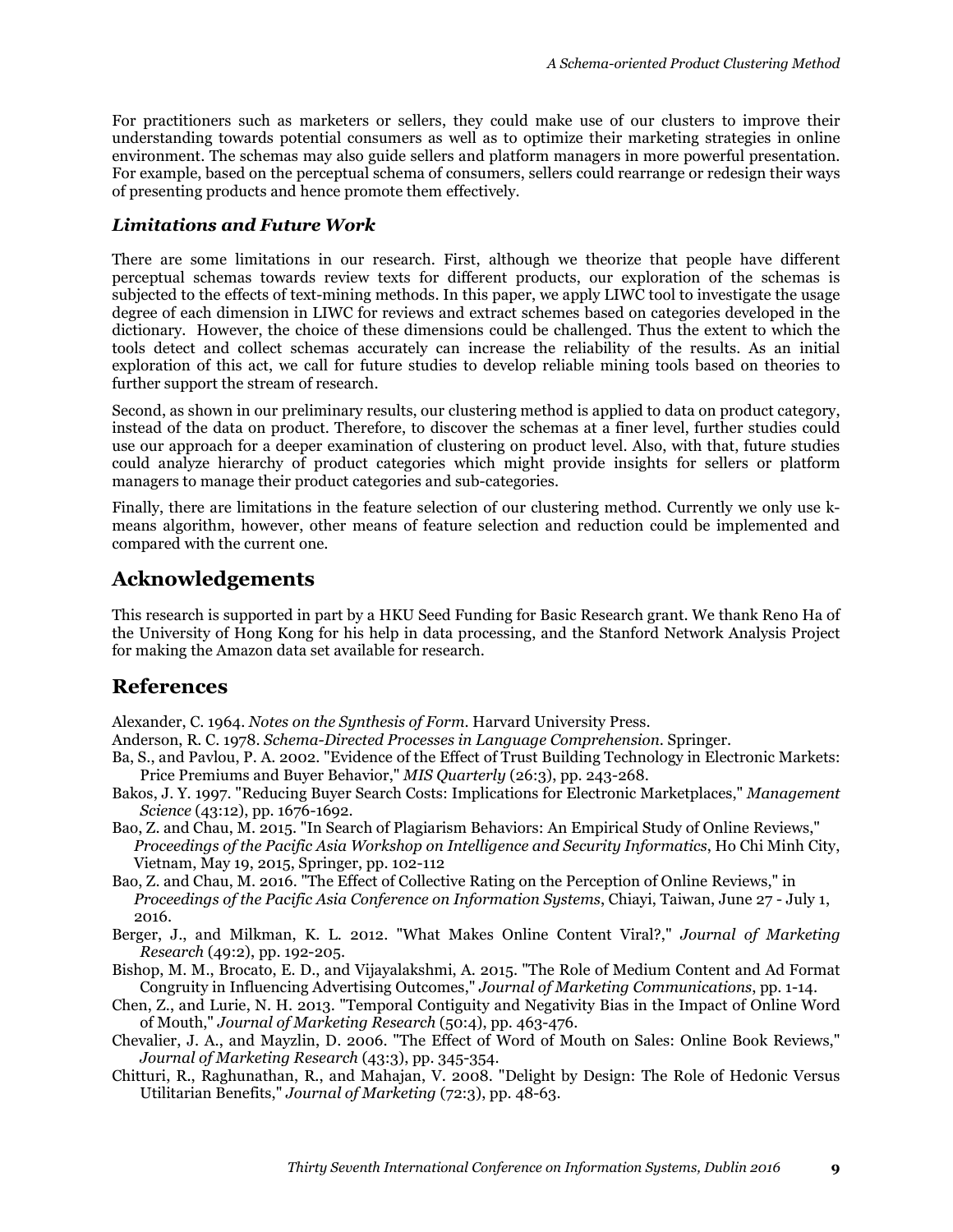- Connors, L., Mudambi, S. M., and Schuff, D. 2011. "Is It the Review or the Reviewer? A Multi-Method Approach to Determine the Antecedents of Online Review Helpfulness," *44th Hawaii International Conference on System Sciences (HICSS), 2011*: IEEE, pp. 1-10.
- Darby, M. R., and Karni, E. 1973. "Free Competition and the Optimal Amount of Fraud," *The Journal of Law & Economics* (16:1), pp. 67-88.
- Dhar, R., and Wertenbroch, K. 2000. "Consumer Choice between Hedonic and Utilitarian Goods," *Journal of Marketing Research* (37:1), pp. 60-71.
- Dimoka, A., Hong, Y., and Pavlou, P. A. 2012. "On Product Uncertainty in Online Markets: Theory and Evidence," *MIS Quarterly* (36).
- Faris, K. A., and Smeltzer, L. R. 1997. "Schema Theory Compared to Text-Centered Theory as an Explanation for the Readers' Understanding of a Business Message," *Journal of Business Communication* (34:1), pp. 7-26.
- Ford, G. T., Smith, D. B., and Swasy, J. L. 1990. "Consumer Skepticism of Advertising Claims: Testing Hypotheses from Economics of Information," *Journal of Consumer Research*), pp. 433-441.
- Gere, A. R. 1980. "Written Composition: Toward a Theory of Evaluation," *College English* (42:1), pp. 44- 58.
- Ghose, A., and Ipeirotis, P. G. 2011. "Estimating the Helpfulness and Economic Impact of Product Reviews: Mining Text and Reviewer Characteristics," *Knowledge and Data Engineering, IEEE Transactions on* (23:10), pp. 1498-1512.
- Goes, P. B., Lin, M., and Yeung, C.-m. A. 2014. "Popularity Effect" in User-Generated Content: Evidence from Online Product Reviews," *Information Systems Research* (25:2), pp. 222 - 238.
- Graesser, A. C., and Nakamura, G. V. 1984. "The Impact of a Schema on Comprehension and Memory," *The Psychology of Learning and Motivation* (16), pp. 59-109.
- Greenwald, A. G., and Leavitt, C. 1984. "Audience Involvement in Advertising: Four Levels," *Journal of Consumer Research*, pp. 581-592.
- Hirschman, E. C., and Holbrook, M. B. 1982. "Hedonic Consumption: Emerging Concepts, Methods and Propositions," *The Journal of Marketing*, pp. 92-101.
- Hoch, S. J., and Deighton, J. 1989. "Managing What Consumers Learn from Experience," *The Journal of Marketing* (53:2), pp. 1-20.
- Hong, Y., Chen, P.-y., and Hitt, L. M. 2014. "Measuring Product Type with Dynamics of Online Product Review Variances: A Theoretical Model and the Empirical Applications," *Available at SSRN 2506328*.
- Huang, L., Tan, C.-H., Ke, W., and Wei, K.-K. 2013. "Comprehension and Assessment of Product Reviews: A Review-Product Congruity Proposition," *Journal of Management Information Systems* (30:3), pp. 311-343.
- Huang, L., Tan, C.-H., Ke, W., and Wei, K.-K. 2014. "Do We Order Product Review Information Display? How?," *Information & Management* (51:7), pp. 883-894.
- Huang, P., Lurie, N. H., and Mitra, S. 2009. "Searching for Experience on the Web: An Empirical Examination of Consumer Behavior for Search and Experience Goods," *Journal of Marketing* (73:2), pp. 55-69.
- Huang, Z. 1998. "Extensions to the K-Means Algorithm for Clustering Large Data Sets with Categorical Values," *Data mining and knowledge discovery* (2:3), pp. 283-304.
- Jacoby, J., and Hoyer, W. D. 1989. "The Comprehension/Miscomprehension of Print Communication: Selected Findings," *Journal of Consumer Research* (15:4), pp. 434-443.
- Jain, A. K. 2010. "Data Clustering: 50 Years Beyond K-Means," *Pattern Recognition Letters* (31:8), pp. 651-666.

Jain, A. K., and Dubes, R. C. 1988. *Algorithms for Clustering Data*. Prentice-Hall, Inc.

- Klein, L. R. 1998. "Evaluating the Potential of Interactive Media through a New Lens: Search Versus Experience Goods," *Journal of business research* (41:3), pp. 195-203.
- Korfiatis, N., García-Bariocanal, E., and Sánchez-Alonso, S. 2012. "Evaluating Content Quality and Helpfulness of Online Product Reviews: The Interplay of Review Helpfulness Vs. Review Content," *Electronic Commerce Research and Applications* (11:3), pp. 205-217.
- Kuan, K. K., Hui, K.-L., Prasarnphanich, P., and Lai, H.-Y. 2015. "What Makes a Review Voted? An Empirical Investigation of Review Voting in Online Review Systems," *Journal of the Association for Information Systems* (16:1), pp. 48-71.
- Lange, T., Roth, V., Braun, M. L., and Buhmann, J. M. 2004. "Stability-Based Validation of Clustering Solutions," *Neural Computation* (16:6), pp. 1299-1323.